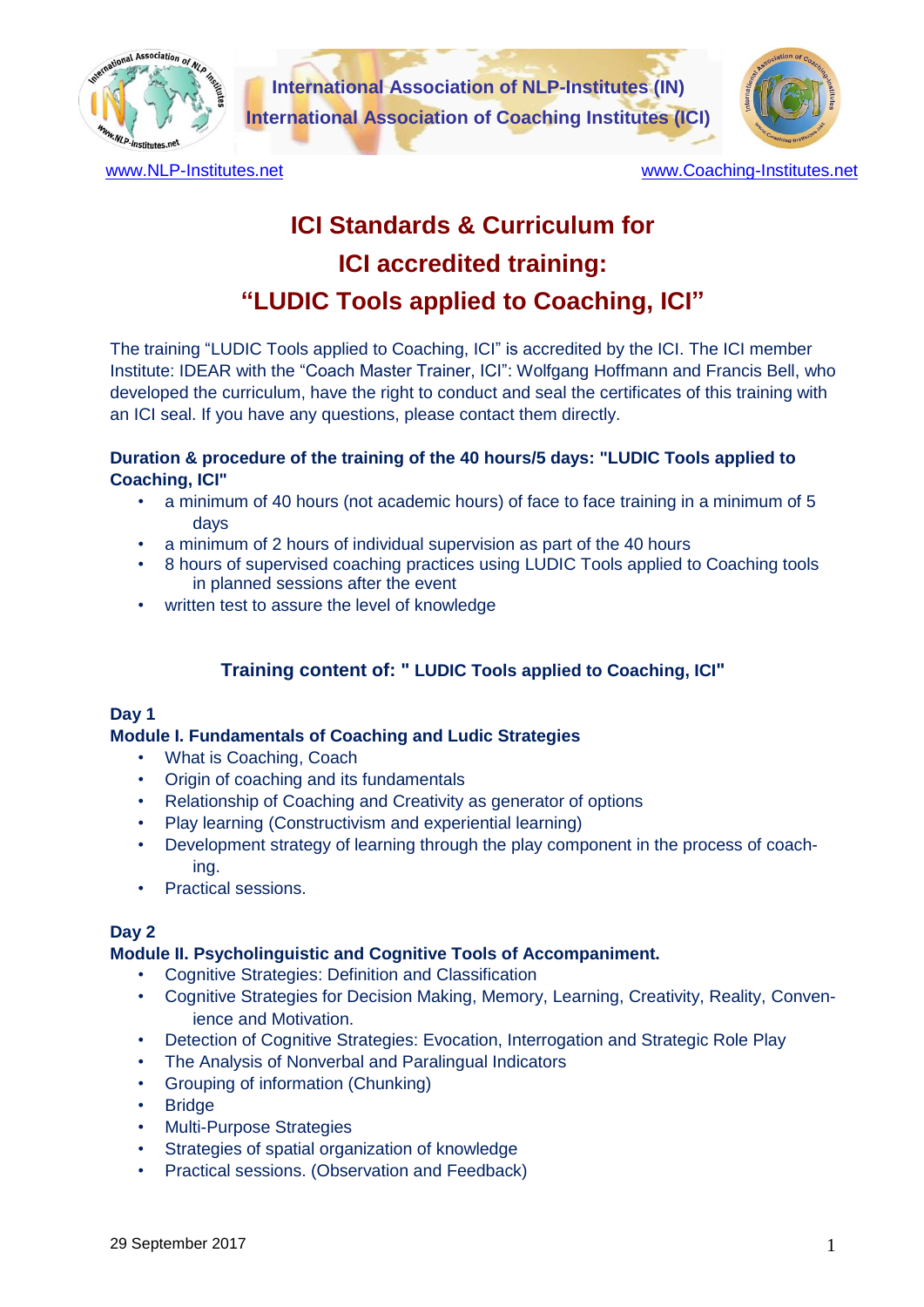

**International Association of NLP-Institutes (IN) International Association of Coaching Institutes (ICI)**



[www.NLP-Institutes.net](http://www.nlp-institutes.net/) example and [www.Coaching-Institutes.net](http://www.coaching-institutes.net/)

#### **Day 3-4 (12 hrs.) Coaching Process I.**

- **Execution**
- **Reflection**
- **Precision**
- Action
- Practical sessions (Observation and Feedback)

# **Day 4-5 (12 hrs.)**

## **Playful Tools in the Coaching Process II.**

- Creating Stories
- **Building**
- **Personification**
- **Projection**
- Practical sessions (Observation and Feedback)
- **Evaluation**

## **"The world changes, so do we. Then, we have to change the strategy "**

Coaching methodology accompanied by playful resources is a powerful tool that can be used as a strategic source for the process of reflection and self-knowledge. It also functions as a systemic analysis strategy for interpersonal development and interaction with environment. For greater effectiveness, we have designed a Specialization in Coaching with application of Play Strategies considering the fundamentals of Cognitive Psychology in relation to the effectiveness of ludic learning. Studies -(Ceranoglu, 2010), physical therapy (Geurts et al., 2011) and mental health psychotherapy interventions (Stallard, Velleman, and Richardson, 2010) (Clough & Casey, 2011; Coyle & Doherty, 2009)- show the importance of play as a learner of learning and more, for the acquisition of knowledge, together with the Coaching methodology contributes to the integral development in the intellectual-cognitive, the volitional-behavioral and affective-emotional,

It allows the formulation of real hypotheses, stimulates the capacity for analysis, reflection, positive vision and the achievement of effective results in problematic situations; in short, the coach will offer other dynamic ways to reach a result stimulating the process of self-knowledge.

The importance of the recreational element and the strategic component is due to the fact that both benefit from effective learning, facilitating its improvement process and optimizing the skills and abilities of the coachees according to the integral development of the human being. The strategy used allows the real exploration of the internal experience and the client's vision from the different perceptual ways.

The ludic strategy of this formation is based on the didactic principles of Stocker, K., considering as the first foundation that all teaching has a scientific character supported in the reality considering its systemic nature for the personal development. Likewise, with emphasis on the relation between the concrete and the abstract, impelling the understanding of the factors and generat-